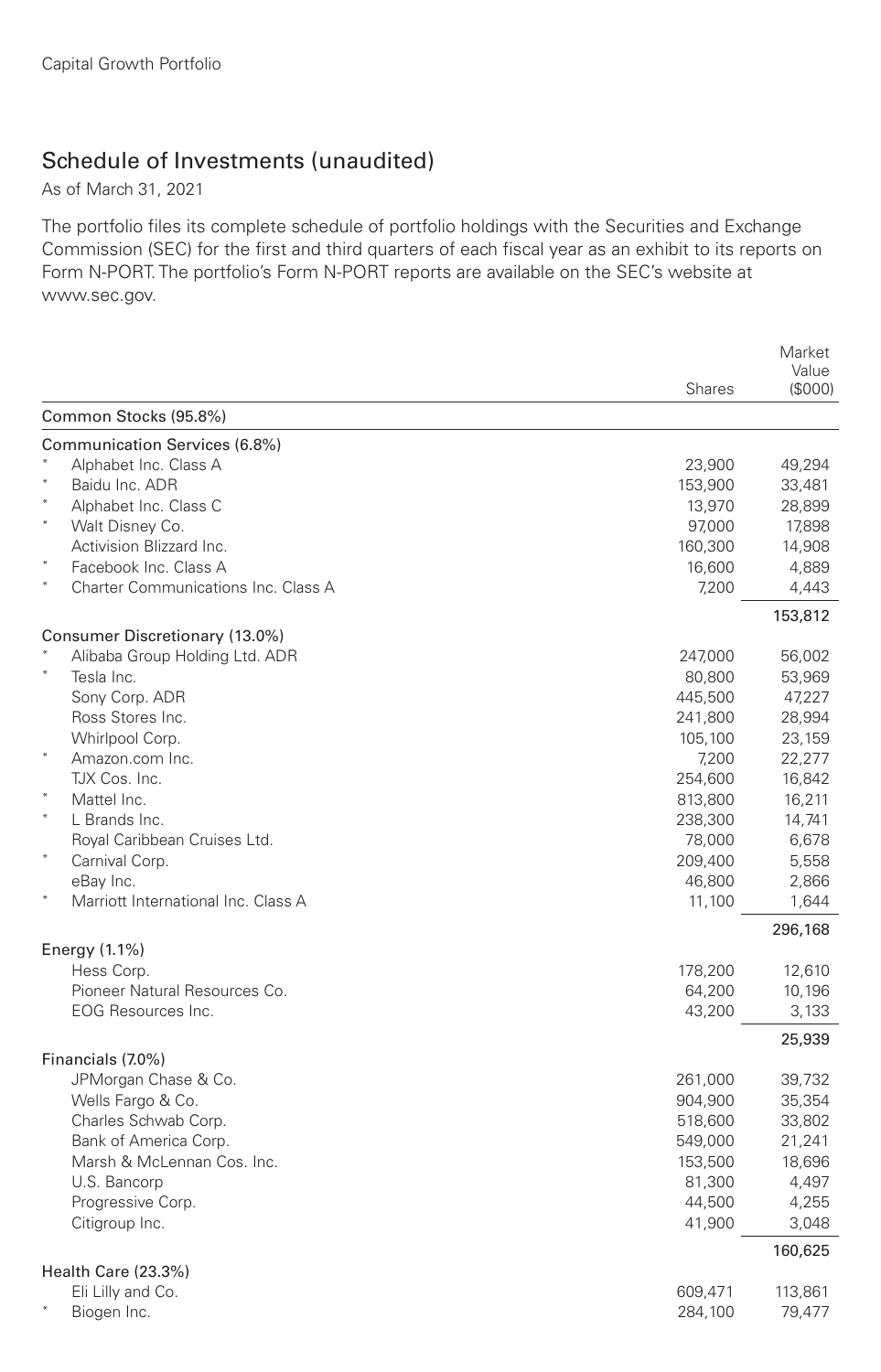|                |                                                   |                    | Market           |
|----------------|---------------------------------------------------|--------------------|------------------|
|                |                                                   | Shares             | Value<br>(S000)  |
|                |                                                   |                    |                  |
| $\mathbf{1}$   | Amgen Inc.<br>AstraZeneca plc ADR                 | 297,771<br>791,400 | 74,088<br>39,348 |
|                | Thermo Fisher Scientific Inc.                     | 76,100             | 34,731           |
| $\ast$         | Boston Scientific Corp.                           | 847,702            | 32,764           |
|                | Novartis AG ADR                                   | 375,650            | 32,111           |
|                | Roche Holding AG                                  | 59,093             | 19,143           |
|                | Bristol-Myers Squibb Co.                          | 242,600            | 15,315           |
| $\ast$         | Elanco Animal Health Inc.                         | 450,316            | 13,262           |
|                | BioMarin Pharmaceutical Inc.                      | 170,800            | 12,897           |
|                | Abbott Laboratories                               | 106,200            | 12,727           |
|                | BeiGene Ltd. ADR                                  | 31,400             | 10,930           |
|                | Medtronic plc                                     | 63,300             | 7,478            |
|                | Zimmer Biomet Holdings Inc.                       | 42,800             | 6,851            |
|                | CVS Health Corp.                                  | 82,600             | 6,214            |
| $\overline{2}$ | Siemens Healthineers AG                           | 96,400             | 5,225            |
|                | Agilent Technologies Inc.                         | 26,500             | 3,369            |
|                | Merck & Co. Inc.                                  | 36,200             | 2,791            |
|                | Stryker Corp.                                     | 11,100             | 2,704            |
|                | IQVIA Holdings Inc.<br>Sanofi ADR                 | 13,500             | 2,607            |
|                |                                                   | 36,800             | 1,820            |
|                |                                                   |                    | 529,713          |
|                | Industrials (15.6%)                               |                    |                  |
|                | FedEx Corp.<br>Southwest Airlines Co.             | 266,400            | 75,668           |
|                | Siemens AG (Registered)                           | 978,150<br>281,827 | 59,726<br>46,307 |
|                | United Airlines Holdings Inc.                     | 455,700            | 26,221           |
|                | Airbus SE                                         | 178,465            | 20,241           |
|                | Caterpillar Inc.                                  | 84,200             | 19,524           |
|                | American Airlines Group Inc.                      | 707,700            | 16,914           |
|                | Union Pacific Corp.                               | 76,300             | 16,817           |
| $\ast$         | Delta Air Lines Inc.                              | 334,000            | 16,126           |
|                | United Parcel Service Inc. Class B                | 60,150             | 10,225           |
|                | Alaska Air Group Inc.                             | 143,000            | 9,897            |
|                | TransDigm Group Inc.                              | 9,850              | 5,791            |
|                | Textron Inc.                                      | 102,000            | 5,720            |
|                | Deere & Co.                                       | 12,400             | 4,639            |
|                | Raytheon Technologies Corp.                       | 56,300             | 4,350            |
|                | AMETEK Inc.                                       | 27,800             | 3,551            |
|                | CSX Corp.                                         | 34,200             | 3,298            |
|                | Lyft Inc. Class A                                 | 44,200             | 2,793            |
|                | General Dynamics Corp.                            | 14,200             | 2,578            |
|                | Carrier Global Corp.                              | 56,300             | 2,377            |
|                | Otis Worldwide Corp.                              | 28,150             | 1,927            |
|                |                                                   |                    | 354,690          |
|                | Information Technology (28.2%)<br>Microsoft Corp. | 378,200            | 89,168           |
|                | Adobe Inc.                                        |                    | 78,246           |
|                | Texas Instruments Inc.                            | 164,600<br>407,300 | 76,976           |
|                | Micron Technology Inc.                            | 846,200            | 74,643           |
|                | KLA Corp.                                         | 152,200            | 50,287           |
|                | Intel Corp.                                       | 631,500            | 40,416           |
|                | Telefonaktiebolaget LM Ericsson ADR               | 2,085,100          | 27,502           |
|                | NetApp Inc.                                       | 373,100            | 27,113           |
|                | QUALCOMM Inc.                                     | 158,600            | 21,029           |
|                | Intuit Inc.                                       | 48,600             | 18,617           |
|                | HP Inc.                                           | 584,750            | 18,566           |
|                | Hewlett Packard Enterprise Co.                    | 1,140,550          | 17,952           |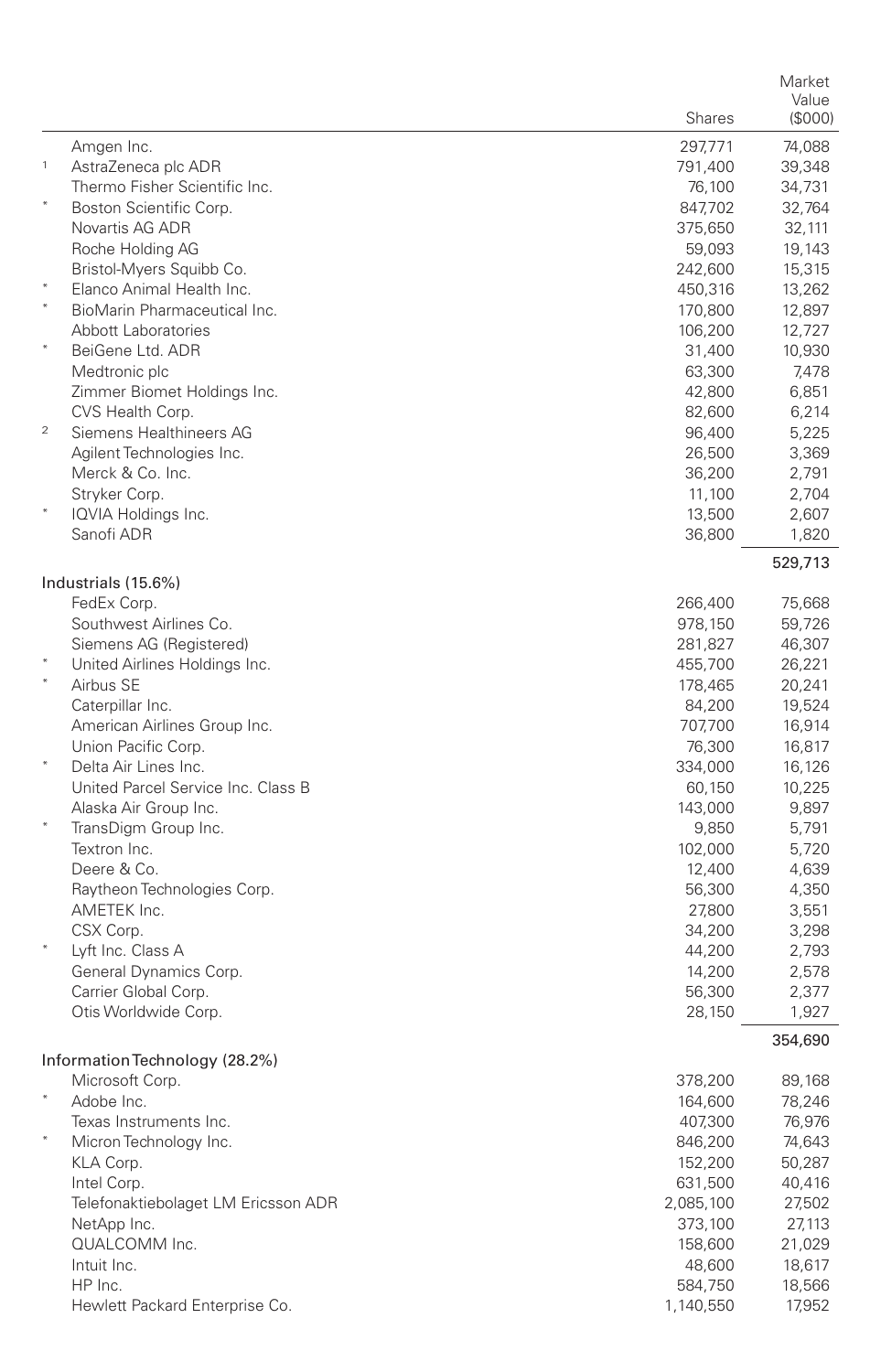|         |                                                             |           | Market<br>Value |
|---------|-------------------------------------------------------------|-----------|-----------------|
|         |                                                             | Shares    | (\$000)         |
|         | NVIDIA Corp.                                                | 27,950    | 14,923          |
|         | Oracle Corp.                                                | 194,500   | 13,648          |
|         | Analog Devices Inc.                                         | 86,800    | 13,461          |
|         | Visa Inc. Class A                                           | 46.000    | 9,740           |
|         | Cisco Systems Inc.                                          | 155,600   | 8,046           |
|         | PayPal Holdings Inc.                                        | 31,700    | 7,698           |
|         | Entegris Inc.                                               | 67,800    | 7,580           |
|         | Apple Inc.                                                  | 50,000    | 6,107           |
|         | Applied Materials Inc.                                      | 42,000    | 5,611           |
|         | Corning Inc.                                                | 127.350   | 5,541           |
|         | Plantronics Inc.                                            | 71,650    | 2,788           |
|         | Mastercard Inc. Class A                                     | 6,200     | 2,208           |
| $\star$ | Autodesk Inc.                                               | 7,800     | 2,162           |
|         | BlackBerry Ltd.                                             | 195,800   | 1,651           |
|         |                                                             |           | 641,679         |
|         | Materials (0.8%)                                            |           |                 |
|         | Albemarle Corp.                                             | 57,800    | 8,445           |
| $\ast$  | Freeport-McMoRan Inc.                                       | 86,600    | 2,852           |
|         | Linde plc                                                   | 8,300     | 2,325           |
|         | DuPont de Nemours Inc.                                      | 23,866    | 1,844           |
|         | Dow Inc.                                                    | 23,866    | 1,526           |
|         | Corteva Inc.                                                | 23,866    | 1,113           |
|         |                                                             |           | 18,105          |
|         | Total Common Stocks (Cost \$1,107,316)                      |           | 2,180,731       |
|         | Temporary Cash Investments (5.3%)                           |           |                 |
|         | Money Market Fund (5.3%)                                    |           |                 |
|         | 3,4 Vanquard Market Liquidity Fund, 0.081% (Cost \$120,424) | 1,204,243 | 120,424         |
|         | Total Investments (101.1%) (Cost \$1,227,740)               |           | 2,301,155       |
|         | Other Assets and Liabilities-Net (-1.1%)                    |           | (25, 655)       |
|         | Net Assets (100%)                                           |           |                 |
|         |                                                             |           |                 |

Cost is in \$000.

\* Non-income-producing security.

1 Includes partial security positions on loan to broker-dealers. The total value of securities on loan is \$27,197,000.

2 Security exempt from registration under Rule 144A of the Securities Act of 1933. Such securities may be sold in transactions exempt from registration, normally to qualified institutional buyers. At March 31, 2021, the aggregate value was \$5,225,000, representing 0.2% of net assets.

3 Affiliated money market fund available only to Vanguard funds and certain trusts and accounts managed by Vanguard. Rate shown is the 7-day yield.

4 Collateral of \$27,897,000 was received for securities on loan. ADR—American Depositary Receipt.

A. Security Valuation: Securities are valued as of the close of trading on the New York Stock Exchange (generally 4 p.m., Eastern time) on the valuation date. Equity securities are valued at the latest quoted sales prices or official closing prices taken from the primary market in which each security trades; such securities not traded on the valuation date are valued at the mean of the latest quoted bid and asked prices. Securities for which market quotations are not readily available, or whose values have been materially affected by events occurring before the portfolio's pricing time but after the close of the securities' primary markets, are valued by methods deemed by the board of trustees to represent fair value.These procedures include obtaining quotations from an independent pricing service, monitoring news to identify significant market- or security-specific events, and evaluating changes in the values of foreign market proxies (for example, ADRs, futures contracts, or exchange-traded funds), between the time the foreign markets close and the